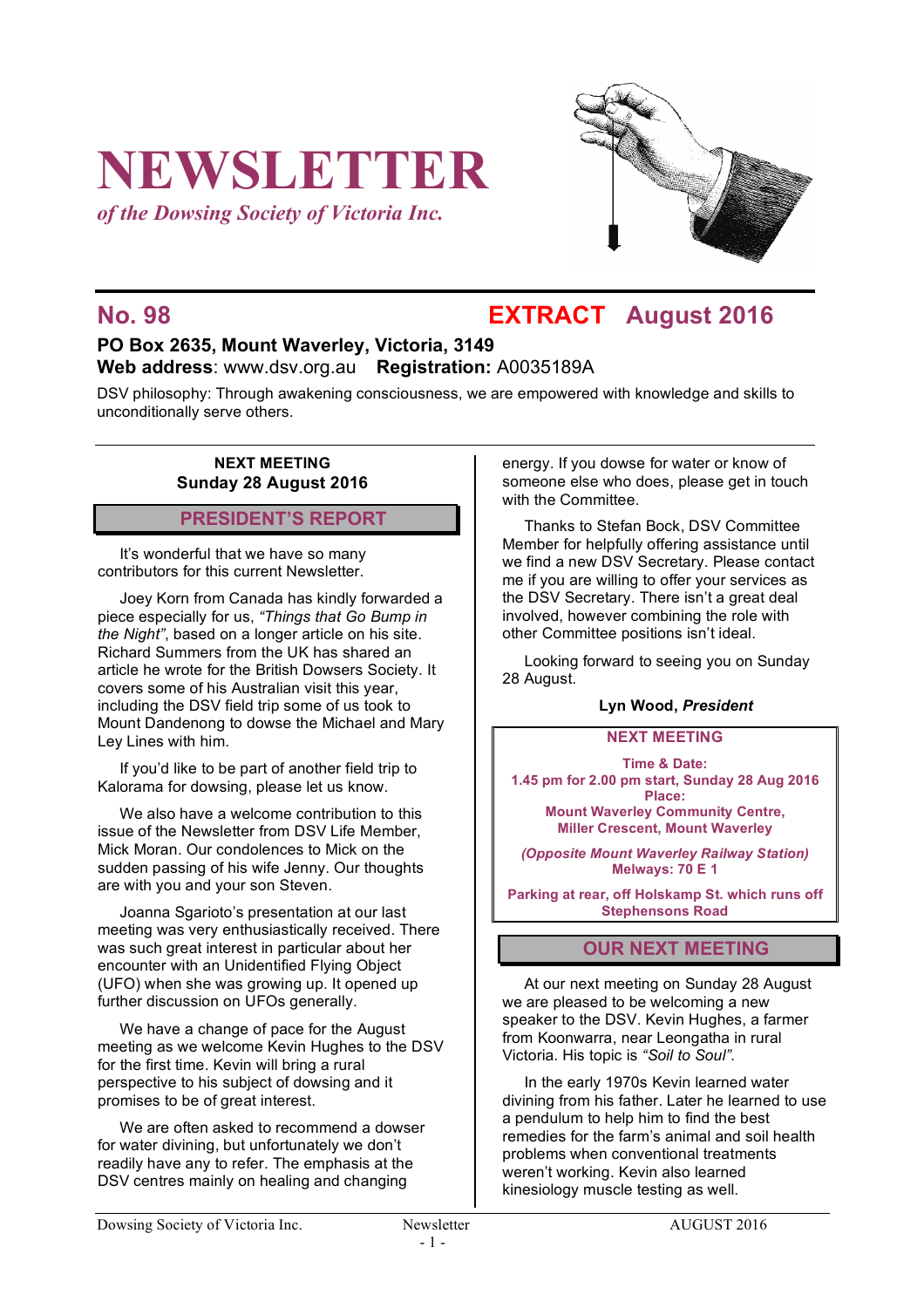

*Kevin Hughes*

He found that meditating played a big role in his development, helping to get better clarity for dowsing questions.

Kevin will speak about how he came to see Soil as being much more than dirt. Instead he views Soil as Mother Earth (holder of life forces) and the Soul as the connector between Mother Earth energy and the Spirit or Divine Intelligence.

He believes an open heart is our connection to the intelligent, imaginal realms of nature, our souls and to spirit.



*Illustrating the marked difference*

Kevin dowses as a way of shifting awareness from the ego and thinking to heart-centred awareness and to gain direct information to proceed in a more caring, holistic way. He feels that as farmer custodians there is a need to heal a farm's soil which leads to a journey of self healing and the realisation of the connectedness and interdependence of all life.

*Kevin Hughes: kchughes@bigpond.com*

#### **OUR LAST MEETING**

Joanna Sgarioto's presentation at the June meeting was lively and fascinating. She shared many aspects of her journey in life, illustrating that energy is dynamic and how our lives take on unexpected shifts.

Joanna shared the amazing story of her Unidentified Flying Object (UFO) experience aged 12. She was at home with her two younger brothers and the memory of it is still vivid today. It sparked considerable interest at the DSV meeting. Following the afternoon tea break the theme continued.

#### **THINGS THAT GO BUMP IN THE NIGHT**

*By Joey Korn, global leader in dowsing.* 

Do ghosts really exist? After people die, can they continue to hang around a person or a place? Can entities cause problems for us? Can paranormal activity be real? After dowsing and teaching as my profession for almost twenty years, with a primary focus on personal energy clearing and space clearing, my answer to those questions is a resounding "Yes!" This aspect of my space clearing work has become my specialty.

After doing thousands of space clearings, both on-site and remote, I find two primary causes of paranormal experiences:

- 1. Earthbound Spirits
- 2. Interference Energy



- **. Dowsing Consultations**
- Hypnosis FEFT Tapping
- Stress & Pain Relief
- **Oh! Naturale Products**

Contact: Heather Wilks Email: heather@ohnaturale.com Tel: (03) 9572 2970/0414 836 654

*Joey Korn is a global leader in the world of dowsing and energy work. Learn about his space clearing work and more at www.dowsers.com.*

#### **DOWSING DOWN UNDER**

#### *By Richard Summers*

*Richard Summers, founder of Essential St Edmunds and former Trustee of The British Society of Dowsers, took the opportunity whilst visiting his family in Australia to meet with dowsers in Sydney and in Melbourne.* 

Fresh from taking the Aboriginal Heritage Tour at the Botanic Gardens, next to the stunning Sydney Opera House, I met up for lunch with Noel Jordan, his fiancée Kyoko and Lyn McLean.

I discovered that dowsing is a minority interest and viewed with scepticism in Australia in much the same way that it is in Britain.

The big difference between dowsing in Britain and dowsing in Australia is the Aboriginal element. Apparently, there have been numerous phases of official rejection and subjugation of the Aboriginal culture, its dream times, sun lines and sacred sites, ever since the European "invasion" in the late 1780s.